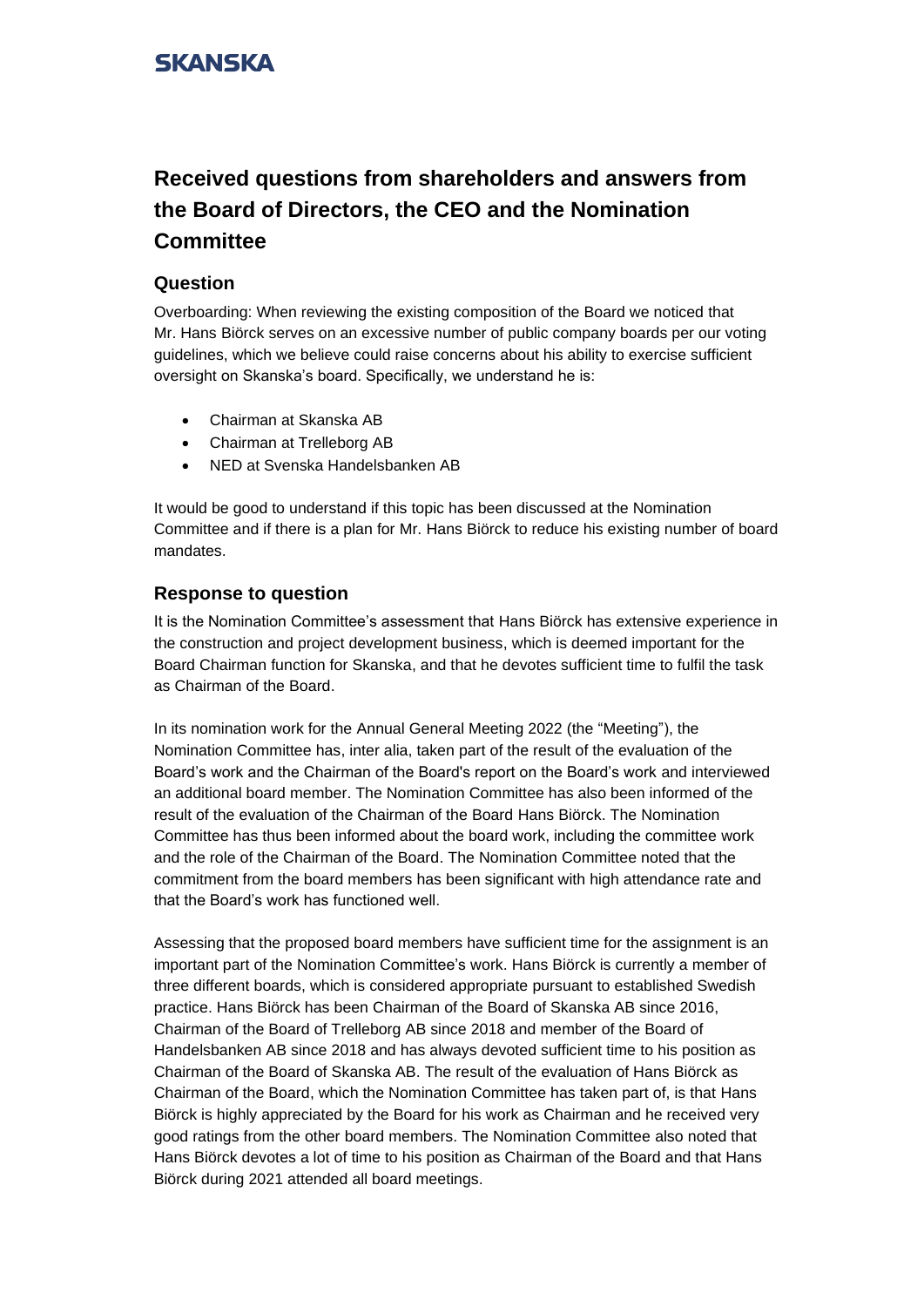## **SKANSKA**

For the composition of the Board, the Nomination Committee has applied the rules on the composition of the Board that are found in the Swedish Corporate Governance Code (the "Code"). The Nomination Committee has applied rule 4.1 of the Code as diversity policy. The objectives of the diversity policy are that the Board is to have a composition appropriate to the Company's operations, phase of development and other relevant circumstances, that the board members elected by the General Meeting are collectively to exhibit diversity and breadth of qualifications, experience, background and need for renewal, and that a gender balance on the Board is to be strived for. The Nomination Committee assess that those fields of competence and experience considered important to Skanska are well represented in the proposed Board and that the composition and size of the proposed Board is appropriate to meet Skanska's needs.

Based on the above and taking into account what is otherwise stipulated in rule 4.1 of the Code, the Nomination Committee believes that the Board, with the Nomination Committee's proposal, will have an appropriate composition with respect to Skanska's operations (particularly within construction and project development in an international context), future development and general conditions, and that all the proposed board members, including the Chairman of the Board Hans Biörck, will be able to devote the necessary time required to fulfil their tasks as board members in Skanska.

### **Question**

Audit Committee Composition: We noticed that Pär Boman flags as not independent considering that he represents Industrivärden AB, and he chairs the Audit Committee. As a minimum criteria for our assessment of the board composition we normally ask for independent chairmanship across key committees. Hence it would be good to obtain additional clarity around this decision and if there is any upcoming planned change at the Audit Committee composition level.

### **Response to question**

For the composition of the Audit Committee, the Board applies the rules on the composition of the Audit Committee that are found in the Swedish Corporate Governance Code (the "Code") and the Swedish Companies Act. According to rule 7.2 in the Code, the majority of the Audit Committee's members are to be independent in relation to the company and its executive management. At least one of the members who is independent in relation to the company and its executive management must also be independent in relation to the company's major shareholders.

In 2021 the Audit Committee consisted of Pär Boman (Chairman), Hans Biörck, Jan Gurander and Åsa Söderström Winberg. Hans Biörck, Jan Gurander and Åsa Söderström Winberg are all independent in relation to the company and its executive management as well as in relation to the company's major shareholders. The composition of the committee thus meets the requirements in the Code relating to audit committee members' independence and it is also noted that the majority of the members of the Audit Committee are independent in relation to the company's major shareholders (i.e. three out of the four members are independent).

It is the Board's assessment that Pär Boman is highly qualified and has the competence and experience to fulfill the position as Chairman of the Audit Committee of Skanska AB's Board.